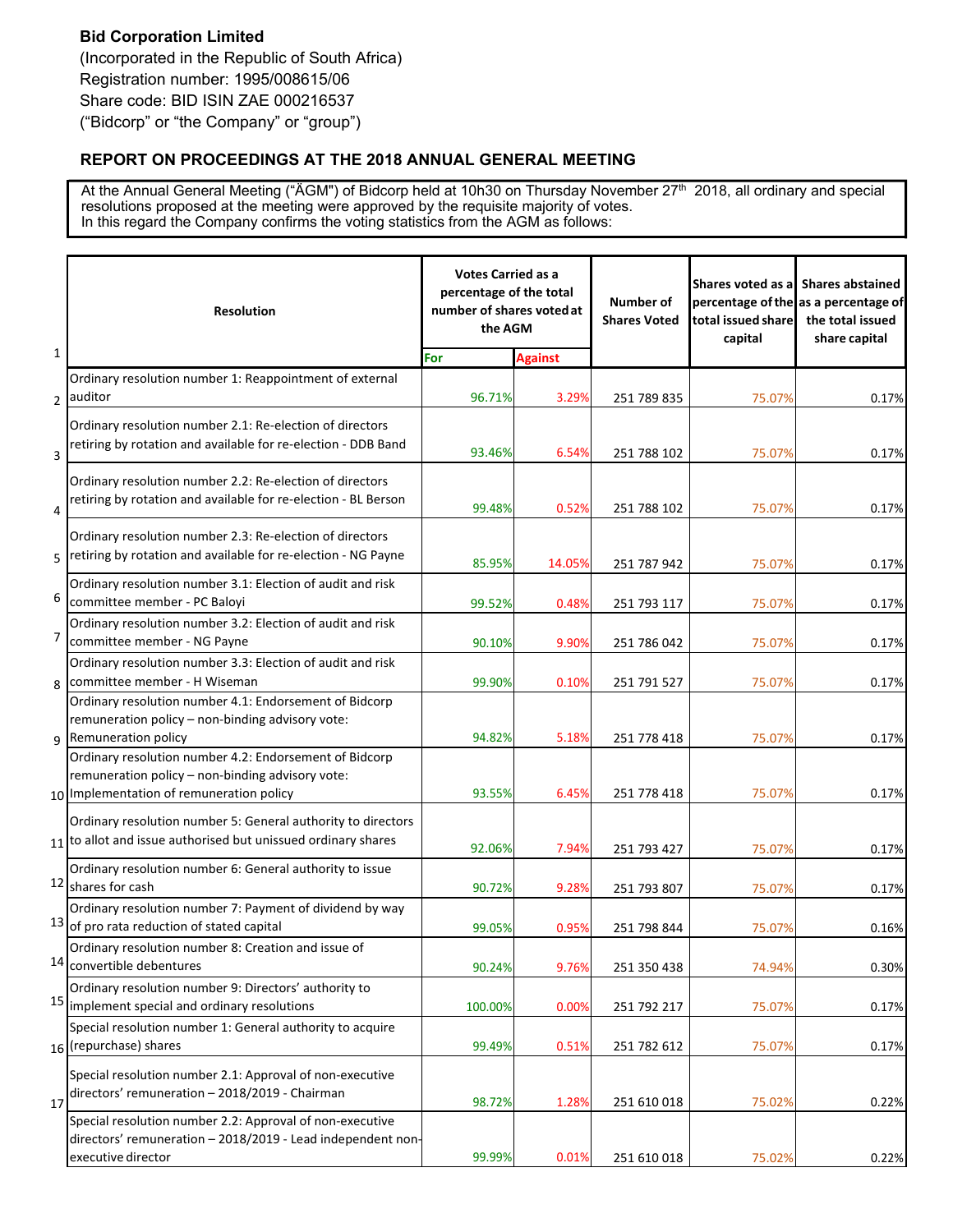|  | <b>Resolution</b>                                          | <b>Votes Carried as a</b><br>percentage of the total<br>number of shares voted at<br>the AGM |                | Number of<br><b>Shares Voted</b> | total issued share<br>capital | Shares voted as a Shares abstained<br>percentage of the as a percentage of<br>the total issued<br>share capital |
|--|------------------------------------------------------------|----------------------------------------------------------------------------------------------|----------------|----------------------------------|-------------------------------|-----------------------------------------------------------------------------------------------------------------|
|  |                                                            | For                                                                                          | <b>Against</b> |                                  |                               |                                                                                                                 |
|  | Special resolution number 2.3.1: Approval of non-executive |                                                                                              |                |                                  |                               |                                                                                                                 |
|  | 18 directors' remuneration - 2018/2019 - Non-executive     |                                                                                              |                |                                  |                               |                                                                                                                 |
|  | directors (SA)                                             | 99.99%                                                                                       | 0.01%          | 251 778 384                      | 75.07%                        | 0.17%                                                                                                           |
|  | Special resolution number 2.3.2: Approval of non-executive |                                                                                              |                |                                  |                               |                                                                                                                 |
|  | 19 directors' remuneration - 2018/2019 - Non-executive     |                                                                                              |                |                                  |                               |                                                                                                                 |
|  | directors (International)                                  | 99.99%                                                                                       | 0.01%          | 251 610 018                      | 75.02%                        | 0.22%                                                                                                           |
|  | Special resolution number 2.4.1: Approval of non-executive |                                                                                              |                |                                  |                               |                                                                                                                 |
|  | 20 directors' remuneration - 2018/2019 - Audit and risk    |                                                                                              |                |                                  |                               |                                                                                                                 |
|  | committee chairman                                         | 99.74%                                                                                       | 0.26%          | 251 610 018                      | 75.02%                        | 0.22%                                                                                                           |
|  | Special resolution number 2.4.2: Approval of non-executive |                                                                                              |                |                                  |                               |                                                                                                                 |
|  | 21 directors' remuneration - 2018/2019 - Audit and risk    |                                                                                              |                |                                  |                               |                                                                                                                 |
|  | committee member (SA)                                      | 99.99%                                                                                       | 0.01%          | 251 610 018                      | 75.02%                        | 0.22%                                                                                                           |
|  | Special resolution number 2.4.3: Approval of non-executive |                                                                                              |                |                                  |                               |                                                                                                                 |
|  | 22 directors' remuneration - 2018/2019 - Audit and risk    |                                                                                              |                |                                  |                               |                                                                                                                 |
|  | committee member (International)                           | 99.99%                                                                                       | 0.01%          | 251 610 018                      | 75.02%                        | 0.22%                                                                                                           |
|  | Special resolution number 2.5.1: Approval of non-executive |                                                                                              |                |                                  |                               |                                                                                                                 |
|  | 23 directors' remuneration - 2018/2019 - Remuneration      |                                                                                              |                |                                  |                               |                                                                                                                 |
|  | committee chairman                                         | 99.74%                                                                                       | 0.26%          | 251 610 018                      | 75.02%                        | 0.22%                                                                                                           |
|  | Special resolution number 2.5.2: Approval of non-executive |                                                                                              |                |                                  |                               |                                                                                                                 |
|  | 24 directors' remuneration - 2018/2019 - Remuneration      |                                                                                              |                |                                  |                               |                                                                                                                 |
|  | committee member (SA)                                      | 99.99%                                                                                       | 0.01%          | 251 610 018                      | 75.02%                        | 0.22%                                                                                                           |
|  | Special resolution number 2.5.3: Approval of non-executive |                                                                                              |                |                                  |                               |                                                                                                                 |
|  | 25 directors' remuneration - 2018/2019 - Remuneration      |                                                                                              |                |                                  |                               |                                                                                                                 |
|  | committee member (International)                           | 99.99%                                                                                       | 0.01%          | 251 610 018                      | 75.02%                        | 0.22%                                                                                                           |
|  | Special resolution number 2.6.1: Approval of non-executive |                                                                                              |                |                                  |                               |                                                                                                                 |
|  | 26 directors' remuneration - 2018/2019 - Nominations       |                                                                                              |                |                                  |                               |                                                                                                                 |
|  | committee chairman                                         | 99.74%                                                                                       | 0.26%          | 251 610 018                      | 75.02%                        | 0.22%                                                                                                           |
|  | Special resolution number 2.6.2: Approval of non-executive |                                                                                              |                |                                  |                               |                                                                                                                 |
|  | 27 directors' remuneration - 2018/2019 - Nominations       |                                                                                              |                |                                  |                               |                                                                                                                 |
|  | committee member (SA)                                      | 99.99%                                                                                       | 0.01%          | 251 610 018                      | 75.02%                        | 0.22%                                                                                                           |
|  | Special resolution number 2.6.3: Approval of non-executive |                                                                                              |                |                                  |                               |                                                                                                                 |
|  | 28 directors' remuneration - 2018/2019 - Nominations       |                                                                                              |                |                                  |                               |                                                                                                                 |
|  | committee member (International)                           | 99.99%                                                                                       | 0.01%          | 251 610 018                      | 75.02%                        | 0.22%                                                                                                           |
|  | Special resolution number 2.7.1: Approval of non-executive |                                                                                              |                |                                  |                               |                                                                                                                 |
|  | 29 directors' remuneration - 2018/2019 - Acquisitions      |                                                                                              |                |                                  |                               |                                                                                                                 |
|  | committee chairman                                         | 99.74%                                                                                       | 0.26%          | 251 610 018                      | 75.02%                        | 0.22%                                                                                                           |
|  | Special resolution number 2.7.2: Approval of non-executive |                                                                                              |                |                                  |                               |                                                                                                                 |
|  | 30 directors' remuneration - 2018/2019 - Acquisitions      |                                                                                              |                |                                  |                               |                                                                                                                 |
|  | committee member (SA)                                      | 99.99%                                                                                       | 0.01%          | 251 610 018                      | 75.02%                        | 0.22%                                                                                                           |
|  | Special resolution number 2.7.3: Approval of non-executive |                                                                                              |                |                                  |                               |                                                                                                                 |
|  | 31 directors' remuneration - 2018/2019 - Acquisitions      |                                                                                              |                |                                  |                               |                                                                                                                 |
|  | committee member (International)                           | 99.99%                                                                                       | 0.01%          | 251 610 018                      | 75.02%                        | 0.22%                                                                                                           |
|  | Special resolution number 2.8.1: Approval of non-executive |                                                                                              |                |                                  |                               |                                                                                                                 |
|  | 32 directors' remuneration - 2018/2019 - Social and ethics |                                                                                              |                |                                  |                               |                                                                                                                 |
|  | committee chairman                                         | 99.74%                                                                                       | 0.26%          | 251 610 018                      | 75.02%                        | 0.22%                                                                                                           |